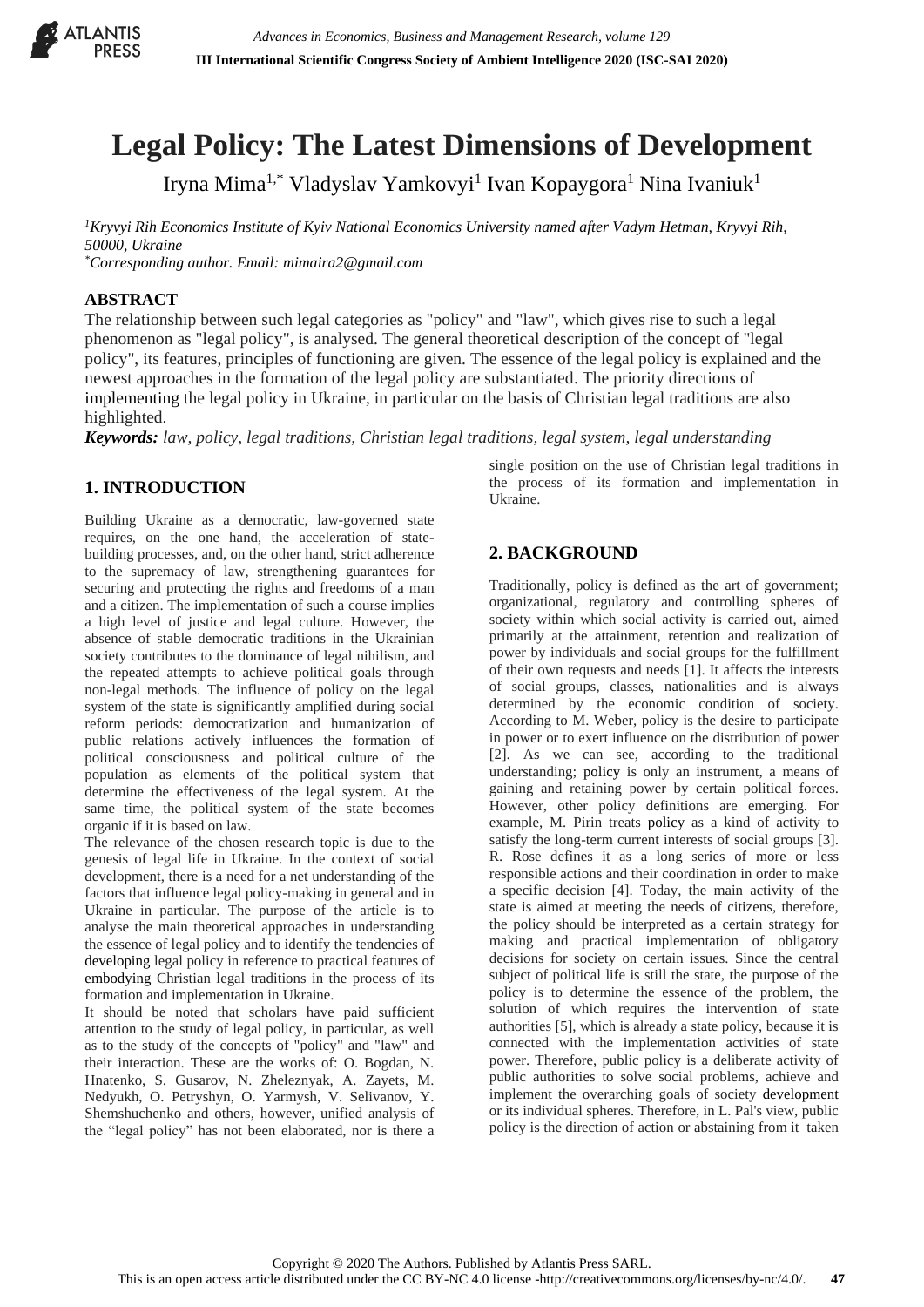by public authorities to solve a particular set of interrelated problems [6].

The orientation of public policy is connected with the process of ensuring social stability and satisfying public interests, i.e. it is the optimal synthesis of objective social development tendencies and subjective people's judgments about their own interests in society. Public policy is an important component of social life, having many dimensions and characteristics; it forms the appropriate system and mechanisms of socially oriented public administration, as it aims at improving the life quality of citizens and guaranteeing social stability.

State policy is manifested in various spheres of social life: economic policy, cultural, social, national, scientific, technical, financial, etc. Legal policy is a type of policy. Law, one way or another, draws up, enshrines all kinds of state policy, but has specific features and content; legal policy determines the legal development of the country. At the same time it is a means of accumulation and a leader of various social interests, needs, aspirations (economic, political, social, cultural, etc.). Generalizing different areas of human activity, it synthesizes them in legal norms and institutions, such as human rights institutions, elections, parliamentarism, etc., or codes - civil, criminal, tax, customs, procedural. This is where the mixed and essentially inseparable concepts emerged - economic laws, social legislation, labor, administrative, tax law, etc. Legal policy, therefore, is closely linked to all other varieties of policy and tends to embrace the full diversity of public relations.

Modern interpretation of the legal policy content cannot be limited to a narrow, applied approach, which consists only of utilitarian tasks of assessing the adequacy of the current legislation and further improving the legal system of the state. In essence and for social purposes, legal policy is a special and necessary component of public policy, a means of legal legitimation, consolidation and maintenance of the country political course, sanctioned by the will of the people and its political leaders, which takes place in the activity of power structures.

In the process of general theoretical understanding of the term "legal policy" it is appropriate to use legal thinking approaches, because the constituent of this category is "law". It is right to consider a system of mandatory, formally defined rules of conduct, which are authorized by the state. There are different approaches to legal thinking, and each of them covers the "right" only in a certain aspect, and the complex characteristics of the law can be provided only by analysing the multifaceted links with social activity [7]. From the standpoint of a normative positivist approach, the law has not only general features (inherent in all social norms), but also specific features: obligatory, state-sanctioned, etc.); sociological approach explains law as a natural "living", which is directly manifested in everyday social life; genetic approach reveals the causes and factors that influence the development of law. The use of an instrumental approach gives the opportunity to understand law as a specific tool that regulates the behavior of participants in social relation. Using an axiological approach, law appears as a

culture achievement, as a certain social value, while a systemic approach reveals law as a set of legal phenomena that are in some way interconnected and form an entire legal system. Thus, law is a system of rules (rules of conduct) and principles established or accepted by the state as regulators of public relations, which formally enshrine a measure of freedom, equality and justice in accordance with the public, group and individual interests (will) of the nation, provided by all measures of legal state influence, even coercion. [8].

Law as an integral part of legal policy is an instrument (weapon) of policy implementation. Law-based government reflects political justice. Any power that rejects law is power that has no purpose, and therefore power is accidental, despotic. Only the right can give purpose to the authorities and conquer it. A state that is not based on law and law is wrong, distorted, even if the majority is governed by that nation. The unlawful manifestation of the majority is not democracy, but ochlocracy is the power of the crowd. In the law-governed state the exercise of political power is possible only on the basis of law, because it regulates, "civilizes" policy, removes it from a wild state, in which there is only power, in a state where the rights and the interests of all, both the majority and the minority, are guaranteed. Thus, policy understanding becomes a political process, that is, the activity of solving common cases in a legally fixed way of reconciling the various interests that exist in society, and legal law is the basis and result of this process.

Any policy must be legal, that is, it should be created and implemented on the basis of legal rules, as well as through legal means. According to M. Matuzov, legal policy is a complex of ideas, measures, tasks, goals, programs, principles, guidelines that are implemented in the sphere of law and through law; it is a strategy of the activity of the state in the sphere of legal regulation, that is, it is the sphere of relations and interests, which are covered by the concept of "legal space" and objectively require regulation by the public authorities [9].

As a special form of expression of state policy, legal policy is a means of legal legitimation, consolidation and implementation of the country political course, the will of its official leaders and power structures. Being conscious, consolidated, this policy is first and foremost embodied in the constitutions, laws, codes, other fundamental normative legal acts of the state aimed at the protection of a given social and constitutional system, development of social relations in the right direction.

Legal policy as an element of the legal system does not have a clear definition. Some scholars see it as an activity of the state and other political institutions, aimed at creating an effective mechanism of law action, civilized use of legal means to achieve legal goals (ensuring rights and freedoms, forming the law-governed state, changing law and order, etc.). For example, V.K. Babayev defines legal policy as the principles, directions, tasks, strategy and tactics of legal regulation of social relations [10]. For other scholars, legal policy is a complex of ideas, activities, tasks, programs, and regulations that are implemented in the fields of law and through law. These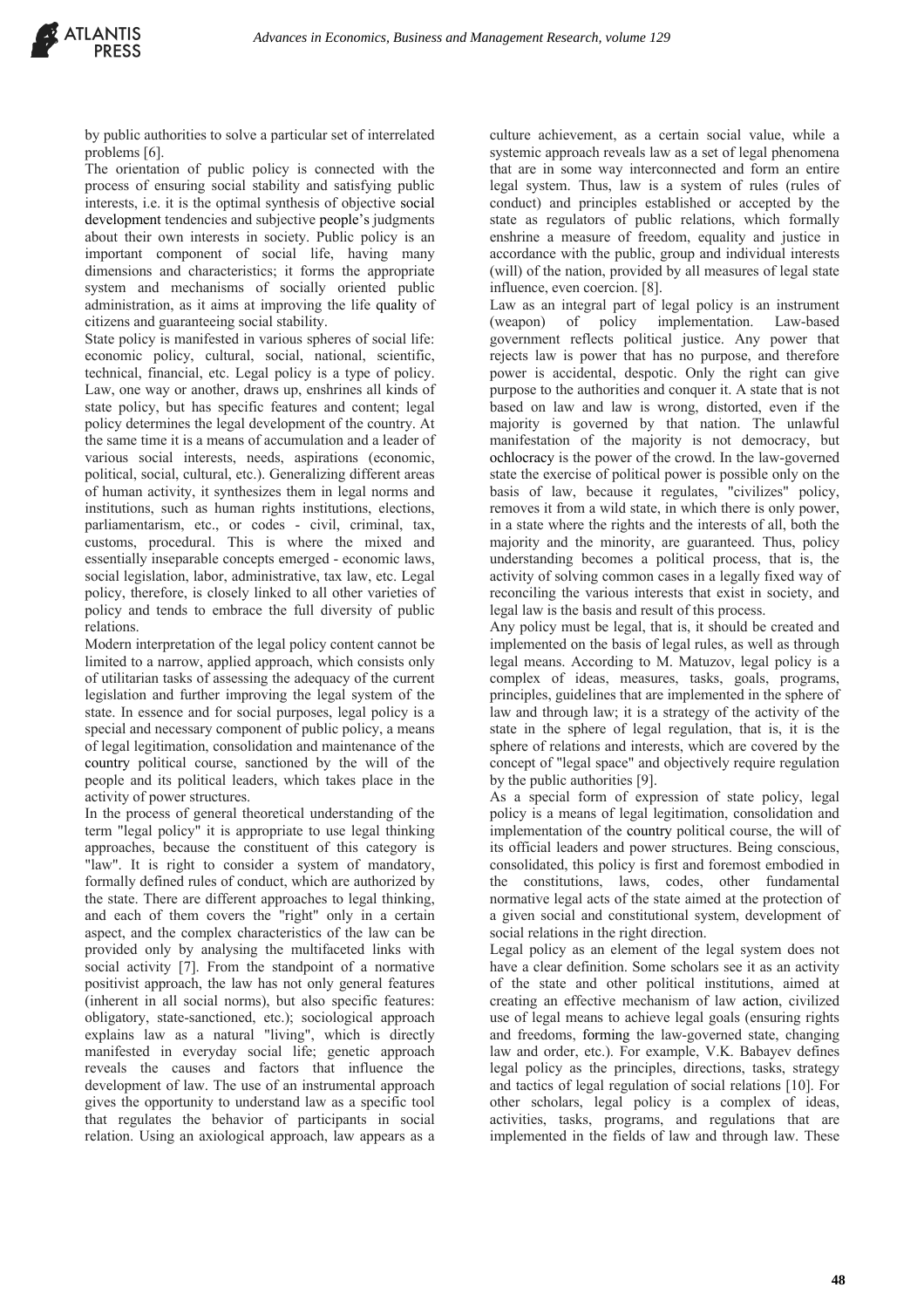are the areas of relations, interests covered by the concept of "legal space" and objectively requiring regulatory mediation (ordering) by public authorities. In particular, M. Nedyukh believes that legal policy is the most acceptable form of leadership and regulation of public relations, which is based on the optimal combination of legal means and legal structures that make up the effective mechanism of legal regulation, which has expression in various forms, mediates all levels of government, consistent with the developed concept of the state strategic development and has socially useful goals [11].

The main task of legal policy is to provide legal and regulatory support to the reforms that are taking place in the country. The most important feature of legal policy is its state-willed nature, power imperative content [12]. The legal policy of the state is a legal program of its activity, based on the system of modern legal values, principles, theories, concepts and aimed at improving the legal system, conducting legal reforms, maintaining law and order, ensuring the balance of mutual rights, duties and responsibilities of the state, society, person; is a kind and an integral part of the unified social policy of the state along with economic, foreign economic, budgetary, tax, customs, monetary, anti-inflationary, innovative policy. Without such a connection, it is impossible to realize the various tasks and functions of the state.

As a strategy of state activity in the sphere of legal regulation, legal policy is a special form of expressing state policy. It is aimed at ensuring the proper functioning of civil society and its political system, it is a way of legitimizing, securing and implementing the political course of the country, the will of its official leaders and power structures. Other types of policy can only be successfully implemented in conjunction with legal policy. In relation to the philosophical and legal content of the law policy, there are two opposing concepts of legal policy. Regarding one concept, legal policy is seen as a kind of social management technology, or a form of social engineering, and in this sense it embodies the essence of power. The second model of legal policy is in line with the requirements of modern post-industrial society, considering law as a dialogue between legal entities, above all between the institutions of power and civil society.

As a social phenomenon, legal policy is viewed both broadly and narrowly. In the narrow sense, it is the development and implementation of policies and strategies in the field of creating and applying the right on the general principles of humanism. In the broad sense, it is primarily the activities of state and municipal bodies, public associations, individual citizens, encompassing a system of ideas, goals, measures and methods that ensure the functioning and reproduction of the legal mechanism aimed at realizing the interests, rights and freedoms of the person in interaction with his or her responsibilities.

Legal policy is a special form, the legal means of securing and implementing the political course of the country, the will of its leaders and power structures. Legal policy is primarily embodied in laws and other by-laws and is aimed at protecting public relations.

From here it follows the logical conclusion that the most important feature of legal policy is its state - willed character, power - imperative content. The main features of legal policy are: being based on law; its implementation by legal methods; covering mainly the legal sphere of activity; reinforcement, when necessary, by force methods, coercion; publicity, formality; external expression in the form of legal and organizational forms of its implementation. In all cases, the right serves as a basic and consolidating element of legal policy. In the lawgoverned state, only the law, not the oligarchic groups, must rule, or, as I. Kozlikhin writes, there must be a "rule of law" [13].

Conceptually, the state legal policy of Ukraine can be considered as a means of legitimizing domestic and foreign policy, a particular form of achievement by the authorities of officially proclaimed political goals. Such a policy must be based on the provisions and norms of the Constitution of Ukraine, as well as the generally recognized principles of international law, which presuppose the observance of fundamental rights and freedoms of an individual and a citizen by the state, the protection of which has in fact acquired a supranational character.

The basis for the formation and implementation of legal policy is a set of principles as starting points for legal action, namely: supremacy of law; legality; consistency of interests of a person, a society and the state; taking into account national interests in resolving issues of implementing international standards of legal regulation; scientific validity; purposefulness and clear prioritization; the evolutionary nature of legal policy-making; focus on achieving the end results; combination of management mechanisms and self-organization, state regulation and self-government; systematic and gradual, persistent and predictable; openness of the formation and realization process; social conditionality; scientific validity; sustainability and predictability; legitimacy and democratic character; humanity and moral principles; justice; publicity; combination of interests of the individual and the state; the priority of human rights as the highest social value; compliance with the main provisions of European Union law and international law.

Legal policy is a concentration of different spheres of human activity; it synthesizes them in norms and institutions, in turn, having a stabilizing influence on them. Content of legal policy includes a large number of structural components: legislation strategy, principles of legal regulation, constitutional construction, implementation of state-legal reform, protection of human rights, improvement of suffrage, basic principles of social and constitutional order, strengthening of law, order, discipline, judiciary - legal and administrative reform; search for optimal reform of parliamentarism and more. Legal policy can be regarded as "the elaboration and implementation of tactics and strategies in the field of the creation and application of law on the general principles of humanism [14].

Legal policy is a specific cross-sectoral legal category that defines principles, strategic directions and ways of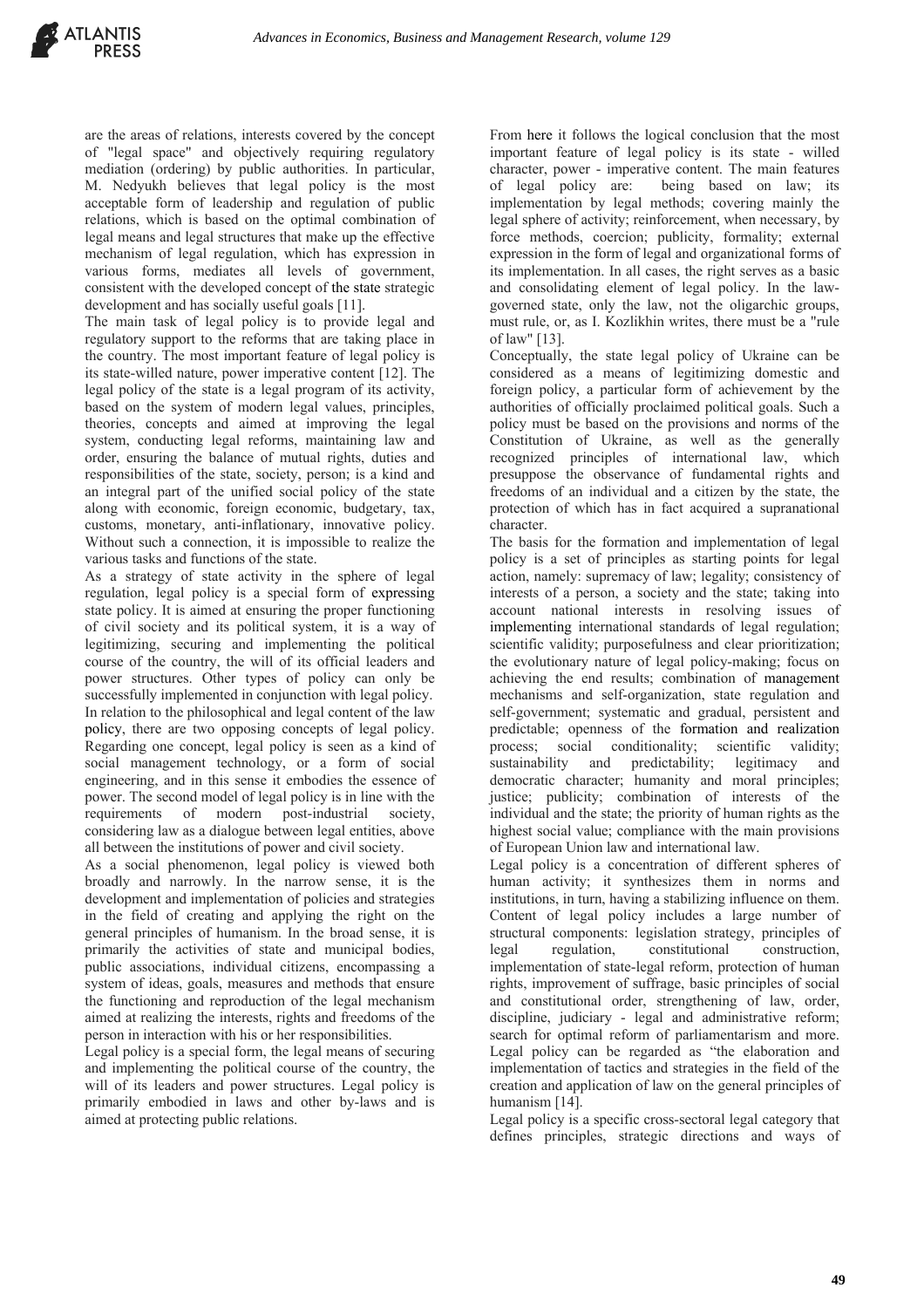creating and implementing legal norms based on general and specific laws of developing the national legal system, aimed at strengthening the regime of legality and security, the ability of citizens to form a developed legal culture, using legal remedies to satisfy their interests, protect their rights and freedoms and at the same time are a static element of the legal system [15]. Against this background, there are two areas of legal policy: foreign and domestic. Foreign policy is aimed at ensuring the sovereignty, independence and territorial integrity of the state. The internal direction is connected with the democratic foundations of the state development, the priority of guaranteeing human rights and freedoms. In addition, it is necessary to distinguish those components of domestic legal policy that are associated with the guarantee of these rights and freedoms: state building, financial economic development, law enforcement, defense, justice, justice, etc. The external direction of legal policy is mainly foreign affairs, foreign economic activity.

The phenomenon of legal policy can be characterized by its properties and features. The most important features of legal policy are its state-willed nature and imperative content. Legal policy is law-based and connected with law; carried out by legal methods; covers, for the most part, the legal field of activity; relies, when necessary, on coercion; is public, official; differs normative and organizational principles. Right is a basic element of policy.

Exactly this concept of legal policy makes it possible to consider it not only in the totality of all legal phenomena elements of the legal system, but also in interinfluence and interaction, that is, it allows to analyze law in general, since law is not only the basis of legal policy, but also a means of its implementation. Therefore, legal policy is a policy of the state aimed at ensuring the rights and freedoms of citizens, law and order in public relations. Policy priorities are the defining directions, emphases, advantages in the activity of public authorities, which are constructed in accordance with its ideas about the hierarchy of social values, which are subject to the protection and provision of law in the first place [16.]. Therefore, the priorities of legal policy can be regarded as a tactic that creates favorable conditions for the implementation of a legal policy by the state, as well as the decision of its tactical (intermediate) tasks aimed at achieving strategic goals. From these positions, the strategic direction of legal policy today is the transformation of society through law into a qualitatively different state - the formation of civil society, the rule of law, and ensuring their sustainable gradual development. The goal of legal reform is to place the individual as the highest social value at the center of the legal system, with its diverse spiritual and material interests. Accordingly, the priorities of modern legal policy are personality, family, society, and the state. These priorities must be pursued with the help of all branches of law as a unifying, systematic basis of the legal system. On this basis, lawmaking, legal implementation and other legal and organizational forms of implementation of state legal policy should be carried out. Without the integrated

interaction of all the legal system components, the goals of legal policy cannot be realized.

Formation of the legal field, that is, lawmaking, is known to be a process of knowing the legal needs of society and the state, its citizens, forming and adopting on the basis of the acquired knowledge of legal acts by authorized entities within the relevant procedures. First of all, it is a form of governmental activity aimed at the creation of laws and other normative legal acts by which legal norms are introduced, amended or abolished in the current legal system [17]. Lawmaking determines the process of forming an internally agreed national legal field, which defines the forms, methods and limits of regulatory activity of executive bodies. Formation of legal culture and citizens' awareness as a direction of realization of state legal policy is to exert a deliberate influence on different social strata of the population with the purpose of raising their justice and legal culture, bringing to their attention official views on the mentioned policy.

The effectiveness of legal policy is also significantly influenced by the cultural traditions that have developed in society, especially the psychology and mentality of the nation, as well as the processes of self-organization and self-government of the population. The construction of a rule of law can only be achieved by having a coherent system of all law-making and state-forming processes and institutions based on in-depth scientific studies of the social factors that determine the development of law and the legal system, in particular legal traditions and Christian-legal traditions. The development of social relations testifies to the need to know the truth of the social values of law through the incorporation into the latest content of Christian-legal traditions, which can become effective stimulative motives for individual behavior, including in the processes of social transformation. This is due, first of all, to the fact that social values are based on the moral and Christian laws of a society, which are objectively necessary for the existence of any social structure. Christian legal traditions are the normative factor of the social-regulatory system, which influences both individual and collective behavior. The value of the Christian legal transformation of law lies in the ability of the right to meet the needs of the public. Returning to the involvement of Christian-legal traditions in the transformational processes of developing the national legal system causes a profound impact on the change and modernization of law, state-law institutions, norms and relations at world, macro-regional and national levels, stimulates, accelerates and updates the processes of universalization in the field of law. [18]. However, it should be emphasized that the Christian-legal transformation of law as a result of the globalization process is objective and inevitable. Therefore, depending on the peculiarities of developing the state-legal sphere of society, there is a strengthening of: integration processes of the state and law development; the relationship between the state and law as a means of managerial and regulatory influence on society; the role and importance of Christian legal traditions as social factors influencing the development of the state and law. The process of Christian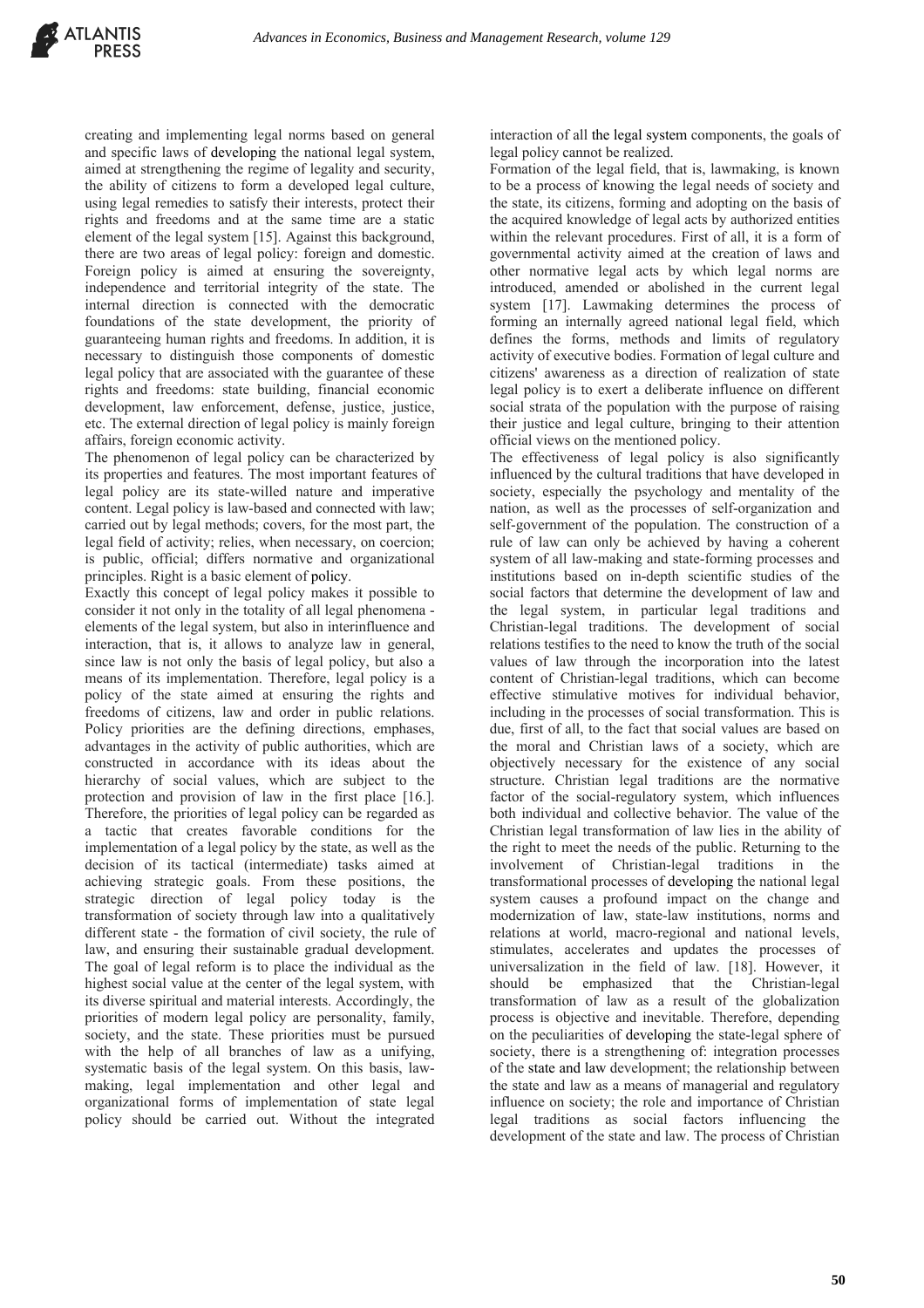

legal transformation of law promotes the interconnectedness of the state and ethno-national communities. The interaction of Christian legal traditions and modern legal systems is manifested in a variety of forms. The specificity of the legal tradition that has emerged in the process of the Ukrainian society sociopolitical development is the perception of law as a coherent normative system, based on a harmonious combination of legal, moral and religious norms. An analysis of the main stages of the historical development of the domestic legal system and statehood shows that the state and the church are in a relationship and unity, influencing the processes of lawmaking and justice.

The phenomenon of tradition is considered by legal scholars mainly in the dialectical unity of logical and historical, static and dynamic, stereotypical and innovative, conservative and progressive foundations of the development of society and the legal system [19]. Tradition is associated with important spheres of social life, as a mechanism of grouping, harmonizing, consolidating and transmitting political, moral, legal, religious values within a specific national culture, the formation of the domestic legal tradition was influenced by the legal cultures of the West and the East, which contributed to the special synthesis of these cultures in the form of a continental model of the legal system adapted to the religious dogmas of Eastern Christianity. Orthodoxy, as the dominant religion, defined and formed the foundations of the religious and legal tradition, which became a unifying factor and effective regulator of social relations in the religious and ideological unity of society and the formation of legal culture. Yes, the moral values of a society are closely linked and driven by religiousnormative ideals. However, in the moral sense, spiritual and moral values have traditionally been associated with state-legal ideals of universal, super-denominational and supranational significance [20]. Therefore, today the state aims to protect the constitutional rights of citizens on the one hand, and to protect society from the danger of destructive ideological and religious influences, on the other hand.

The values of national legal traditions are based on the religious-normative value relations between the subjects of religious relations. As a result of religious relations between believers, religious normative requirements arise; socially significant religious norms and ideals are formed. Action that conforms to religious norms, prescriptions of religious norms and ideals is of value to both the subject of religious relations and society as a whole. In the process of religious relations, which cause the emergence of religious normative phenomena and the formation of religious and normative facts that have individual and social significance, the value of Christian-legal value, the value of Christian-legal orientation and the value of Christianlegal are formed.

The value of Christian law should be regarded as a religious judgment about the value to believers or the individual subject of religious relations of the Christian legal traditions, religious events, religious norms, Christian normative ideal. Christian-legal traditions as a value

require, first of all, the perception of their practical importance in the mechanism of social normative regulation of social relations. That is why it is important for the believer, as a social entity, for his valuable Christian-legal orientation.

The value of Christian law traditions is to regulate religious relations in order to achieve and maintain a certain level of religious freedom, justice and the establishment of religious consensus. The Christian-legal traditions, being transformed into religious norms, establish for the subjects of religious relations the space for the exercise of religious subjective rights, define and consolidate the desired and proper religious behavior, with the aim of eliminating religious arbitrariness, confrontation, overcoming religious conflict. That is, Christian legal traditions are of unique religious and social value because they embody the fundamental foundations of a civilized organization of religious relations in society, their normative requirements. Christian-legal traditions as religious-normative principles ensure the realization of Christian-legal ideals and values in religious relations, their undeniable status in public life.

Christian legal traditions emerge as a legal category, a phenomenon of legal culture, an element of the legal system and a component of the law continuity, which captures generalized legal experience, legal memory, legal knowledge and legal ideas that are passed down from generation to generation as acceptable ways of organizing society, models of formation of legal order, order in law, hierarchy of values in law, etc. Christian legal traditions emerge as a conglomerate of legal ideas, values, knowledge, experience, ideas, beliefs, symbols, norms, institutions, etc. that have been passed down from generation to generation in different historical and cultural periods and in their entirety constitute the legal tradition of the legal system. Christian legal traditions summarize national law at the level of legal space; reflect the unity of the legal system in which the legal personality and identity of the country are fixed, thus influencing the formation of the national idea.

The National idea is a kind of national goal that unites and elevates the people, integrates and harmonizes the interests of the nation, all its representatives - political forces, ethnic groups and religious denominations - is the social foundation that consolidates Ukrainian society into a single national organism, political nation [21]. The national idea must be shaped in accordance with historical and political realities, accumulating historical experience and current stages of state building. Since the national idea is a certain socio-political ideal of the nation, it should be the most perfect model of the national-state system, which fully corresponds to its traditions (legal, Christian legal), aspirations, cultural and psychological institutions, ensuring the further development of Ukraine. It should be noted that in the present conditions the Ukrainian national idea is at the same time a program of revival of the nation and a kind of national-state construction project.

Depending on the direction of public authorities activity, three directions of implementing legal policy can be distinguished, namely: 1) formation of the domestic legal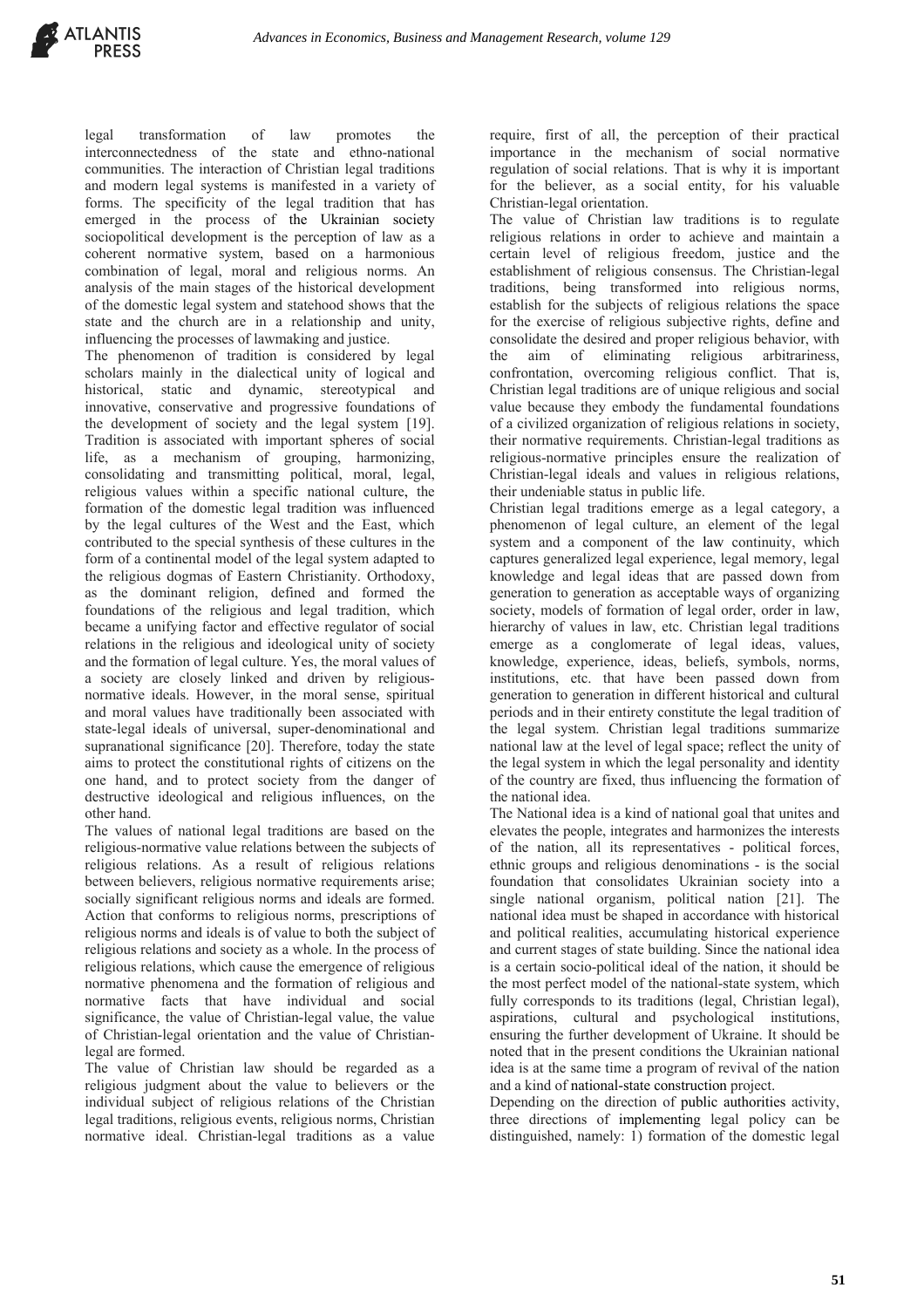field; 2) realization of national interests provided the requirements of the current legislation are observed; 3) formation of legal culture and citizens' consciousness [22]. The main means of implementing state legal policy are the methods of persuasion (rationality, validity and expediency of the legal regulation of social relations and processes) and coercion (legitimate, socially justified, differentiated), which are carried out in different forms, manifestations and combinations. The main methods of implementing a legal policy are to believe in the rationality, expediency of certain decisions and regulations, as well as coercion (legitimate, socially justified). The various forms and combinations of these methods create a wide range of tools and techniques of legal influence on people: education, punishment, legal responsibility (positive and negative), sanctions (encouraging and punitive), prevention, legal education, the development of legal culture and justice. It can be argued that most forms of the exercise of law (observance, enforcement, use and enforcement) are inherently the same as those of legal policy.

Legal policy is designed to ensure the realization of the interests of the state, and through the state - the interests of the whole society, the interests of citizens, the strengthening of statehood.

The main task of the modern Ukrainian legal policy is to solve legal problems of social problems; maintaining law and order; ensuring the functioning of branches of state power and local self-government, communication of the individual, society, state; ensuring peace and stability domestically and internationally. In consolidated form, legal policy is embodied in the Constitution of Ukraine, laws, codes, other normative-legal acts aimed at protecting and restoring the emergent social relations and the existing political regime.

In the contemporary legal policy of Ukraine, the priority of the individual, his rights and freedoms should be purposefully affirmed as the basic values of being, combined with the organizing and stabilizing functions of the state and its bodies. Person and power, citizen and state are holistic, inseparable concepts. Therefore, it is advisable to show their interdependence, unity of rights and responsibilities. Most clearly the connection between the individual and the state in the context of legal policy is traced in the forms of its implementation.

Any policy, including legal policy in particular, needs to be put into practice from the outside. Only then will it fulfill its social purpose. At the same time, the process of implementation of the legal policy must have an appropriate envelope, that is, take place in specific forms. Forms of implementing legal policy are objectively expressed and formally separated activity of the state as the main subject of the political system, carried out on the basis of law through political means and methods, aimed at achieving specific goals.

Form and content are also known to be indissoluble. In terms of content, legal policy may be aimed at creating, amending, repealing laws, concluding and terminating domestic and international treaties. The content of legal policy is objectively determined by the will of the people.

Forms of implementing legal policy can be defined as a set of objectively expressed, interdependent relations, regulated on the basis of law through political means, techniques to achieve the specific goals of the formation and development of a legal, social, democratic state, rule of law and supremacy of law [23].

At the present stage of the Ukrainian state development, the following forms of implementing the legal policy in Ukraine can be distinguished: law-making, human rights protection, legal support of state authorities, doctrinal, legal education and development of legal science.

Law–making legal policy. Creating legal norms is the most important area of state activity. Legal policy aims to create the conditions for effective law-making activity, to set appropriate strategic goals and priorities for it. Nowadays, the quality of lawmaking must meet the goals and objectives that arise in the process of forming the Ukrainian legal and social statehood.

Applicable legal policy. In the sphere of the law application, the content, the potential of the legislation are realized, exactly here the legal culture, legal nihilism and legal unculture are most clearly manifested. The enforcement form is mainly embodied in human rights acts, documents of an individual, personalized nature. There are many problems in law enforcement. One of them is the effectiveness of enforcement, the use of its implementation means, in particular the importance of the law as an act binding on all.

Human rights legal policy covers protection of the rights, freedoms and legitimate interests of the individual and the citizen, law and order, various forms of ownership. Considering the importance of other forms of implementing legal policy, it can be stated at the same time that this form is of particular importance in the current context.

Legal policy can only be effective if it relies on solid legitimate authoritarian leadership. Own law and power have always gone hand in hand in achieving common goals and working closely together.

The relevance of legal policy-making at the current stage of Ukraine's development remains unresolved. Scientists consider it advisable to formulate the Concept of Ukrainian Legal Policy, which should be approved as a system of basic official views on its essence and content, important components and priorities of social direction [24]. The ideals of justice, equality and freedom should be the value base of the concept, and the constitutional ideas, principles and norms of building a democratic, social, rule of law and civil society, ensuring legality in the country should be the political and legal basis.

On the other hand, widespread public awareness of the state's legal policy and legislation is a series of measures aimed at creating appropriate conditions for citizens to acquire the legal knowledge and skills necessary for citizens to exercise their rights and freedoms, as well as entrusted to citizens' duties.

For the legal policy of Ukraine, it is urgent to solve the problem of reaching such a state of the legal system development, under which the right will become a special mechanism for the implementation and maintenance of a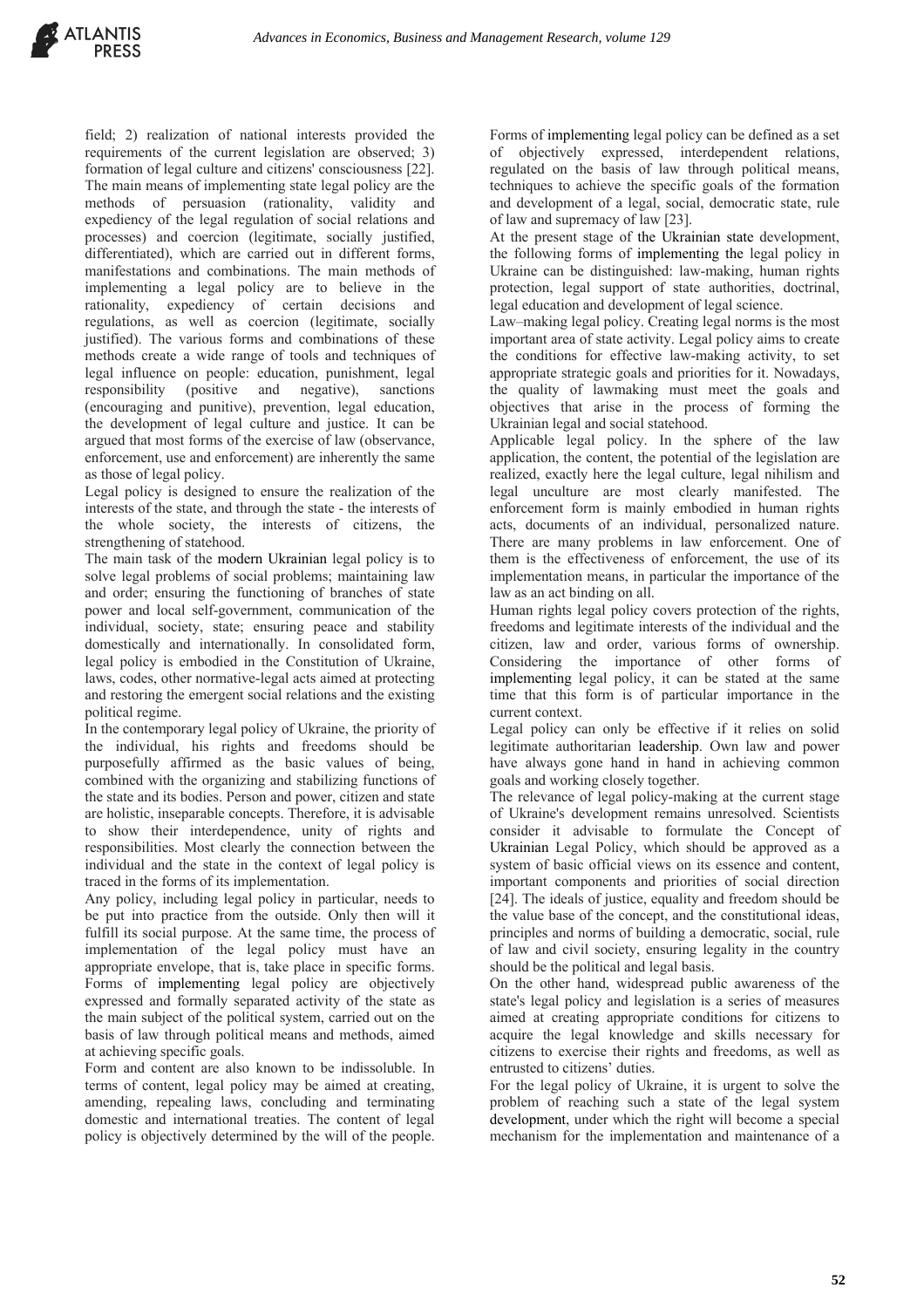stable, continuous functioning of the state, society and country in the right parameters. The need for concentrating efforts of all branches of power to raise the level of justice, legal culture of a person, including officials of state bodies, overcoming legal nihilism, is long overdue.

The legal policy of the state is in constant motion, dynamics, it is influenced by many factors of objective (economic, political, etc.) and subjective nature (image of the president, etc.) that are changing. There is a possibility for new aspects of its development or change of priorities at some stage. However, in its essence it is intended to be stable: its basis must be democratic, humanistic principles. Such stability of policy, with all its mobility, ensures with the help of law the reliability of the formation and functioning of the legal system of society.

Among the priority areas for the development of legal policy in Ukraine are: 1) implementing the supremacy of law principle, building a law-governed, civil society; 2) strengthening the preservation and protection of human

#### **3. CONCLUSION**

Summarizing the above, legal policy is a complex social phenomenon that is a means of accumulating and expressing different social interests, needs, aspirations, closely linked to all other varieties of policy, and tends to embrace the full diversity of social relations; is a set of ideas, tasks, programs, methods for the formation and development, regulation and protection of public relations through law. That is, it summarizes the views, opinions and beliefs of Ukrainian citizens regarding the future development of our country; forms tasks that are a continuation of social ideas and a demand to state and local governments to improve the "life of the country"; is a set of actions, logically ordered, subordinate to a single goal, which must ensure the achievement of the tasks; is the activity of legal entities in the strict enforcement of laws and regulations.

Legal policy is a set of ideas, tasks, programs, methods for the formation and development, regulation and protection of public relations through law. Modern Ukrainian legal policy is a policy of transition. It is developed and implemented on the basis of the interaction of all actors within the political system of society, reflecting the interests of the state and civil society. Legal policy is a set of activities, tasks, goals, programs, and installations that are implemented in the field of legal activity through legal methods [26]. This is a special form of state policy expression, a means of its legal legitimation, as well as a form of consolidating the political course of the country, the will of its official power structures. Today, the problems of scientifically balanced legal policy formation are extremely important, since it itself accumulates different spheres of social activity and organizes it in different norms and institutions, and therefore has a stabilizing influence.

The state of Ukraine's legal policy, its problems and prospects for development have been and remain relevant. rights; 3) overcoming legal nihilism and idealism, raising the level of legal culture of the population, etc.

The legal policy of the state is reflected in program-legal documents (program of legal reform), projects (drafts of the Constitution), concepts (concepts of civil, criminal, administrative and other codes), statements, legislative acts, in particular those related to the law enforcement sphere [25].

Going on the path of development and becoming a sovereign, legal, social democratic state, formation of civil society, focusing on internationally defined democratic and humanitarian international standards, Ukraine has set itself the task of developing and implementing a unified purposeful universal law. As a kind of social phenomenon, legal policy arises in society only if the society develops in a democratic, legal way.

After all, we live in an age of turbulence, chaos, when some legal systems are destroyed and new ones are not properly created. That is why every effort should be made to streamline the legal sphere, which, through its legal tools, is able to optimize economic, political, social, environmental and other relations [27]. For, as practice has shown, the effectiveness of regulating the most complex and important social relations is considerably increased if it is carried out by means of legal policy, since it involves purposeful activity on the basis of scientifically sound mechanisms, means and principles for the achievement of strategic goals and tactical tasks of the state and society.

The appeal to the problem of legal policy formation is primarily due to the fact that legal policy as a concept and reality in its ideological, scientific and practical dimensions today is characterized by a certain imbalance, structural imperfection [28], which in turn is explained by the fact that the process of determining the strategy of society legal development, awareness of the integration possibilities the potential of civil society and the state on the basis of recognition of the human rights inviolability, the rule of law has not got its logical completion.

Legal policy-making is an objective necessity in a democratic state dominated by the rule of law. The managerial function of law, the role and importance of justice are constantly growing and increasing, and the contractual principles of legal regulation are expanding, which also to the actualization of legal policy issues [29]. The implementation of an effective legal policy at the present stage of Ukrainian society development is one of the decisive conditions for its further democratic reform, strengthening the country's institutions, a competitive market economy, ensuring the realization of human and citizen's rights and freedoms. However, to achieve this goal, it is imperative to overcome many problems, in particular, organized crime and inclusive corruption, including the legislature and the executive.

Ukraine's legal policy is based on a number of priorities, which are understood as the primary tasks, problems, issues that need urgent solution by the state authorities today and in the near future. Their priority is determined in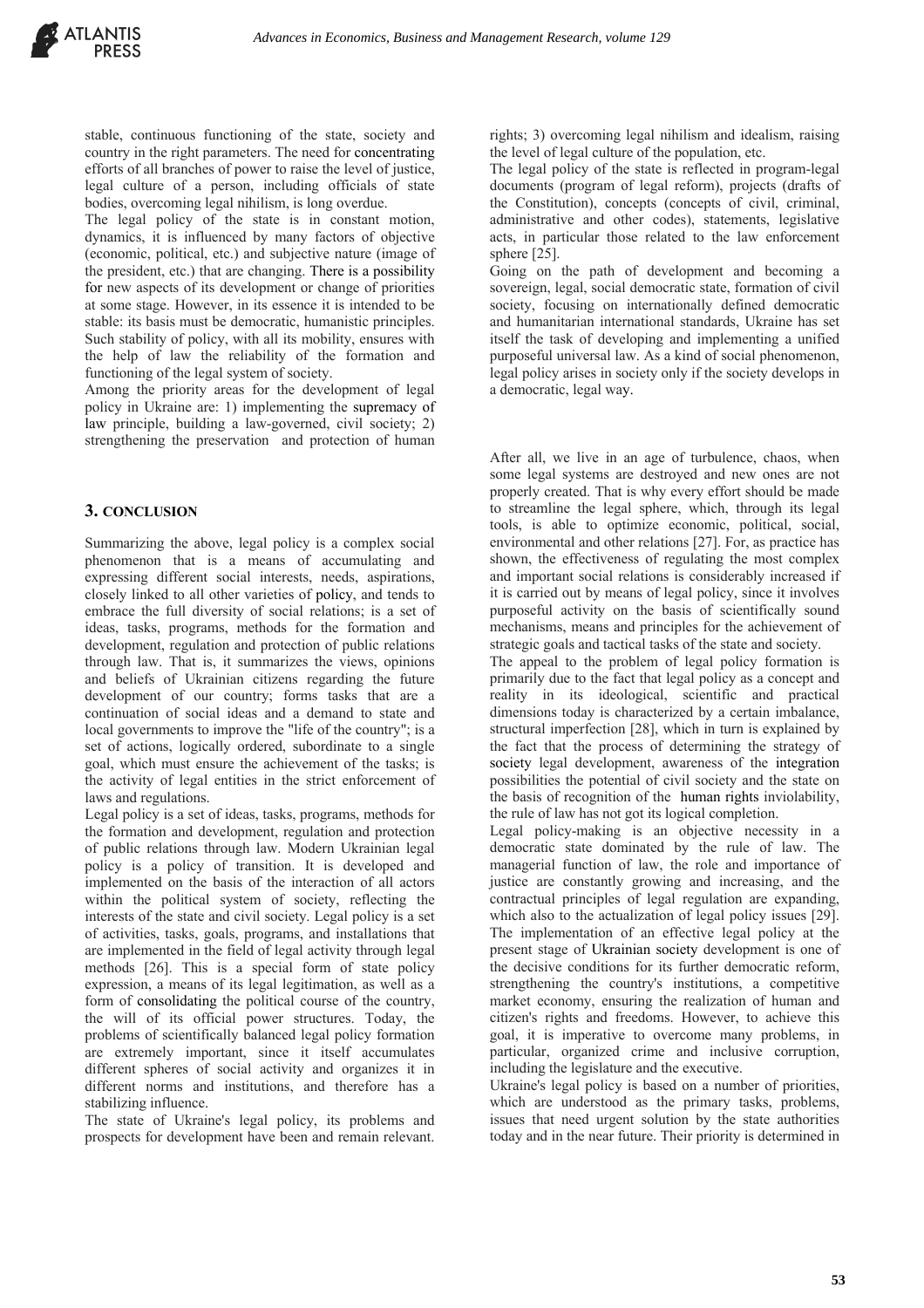accordance with the prevailing notions of a hierarchy of social values in civil society, which are the subject of priority provision and protection of law. Defining the primary objectives of legal policy creates favorable conditions for the successful resolution by the state of tactical (intermediate) tasks aimed at achieving strategic goals in the legal field. Legal policy as a strategy and tactics of legal development of society should take into account the qualitative changes in all spheres of public life, due to the intensive development and use of legal means and mechanisms of regulation of social relations, as well as to promote the level of justice and legal culture of the individual, officials and public bodies of the public authorities, overcoming legal nihilism and other manifestations of the deformation of legal consciousness [30]. As policy, first of all, is the management of social relations, that is, the unidentified, mass relations between people, where legal, political, organizational, financial and other measures are applied.

Also, it should be noted that the legal policy of Ukraine does not correspond to the tasks of modernization of society and the state in modern conditions. Therefore, in order to overcome urgent problems and effectively develop them in the near future, it is necessary, first of all, to modernize the state and its institutions, to reform the entire political system of the country and to subordinate the decisive goal - the creation of a stable economy capable of meeting the social and cultural needs of the citizens and meeting the fundamental needs of democracy - freedom, justice, humanity [31]. It is difficult to overestimate the role of legal education, formation of citizens of our country, taking into account historical peculiarities, traditions, specificity of Ukrainian national idea, legal culture and legal outlook. Legal education is a necessary prerequisite, condition and result of the state's implementation of legal policy. And in this area one of the main priorities should be to overcome the legal nihilism that has prevailed in the Ukrainian state for centuries. In order to ensure an effective state legal policy, the main purpose of which is to protect the rights and freedoms of citizens, the need for forming and adopting a general concept of legal policy in Ukraine has grown ripe today.

#### **REFERENCES**

[1] Yu. S. Shemshuchenko and V. D. Babkina, Politological Encyclopedic Dictionary, Heneza, Kyiv, 2017, p. 258, Ukraine.

[2] M. Veber, Politics as a Vocation, Prohress, Moscow, 2011, p. 646, Russia.

[3] M. I. Piren, Public political activity, NADU, Kyiv, 2015, p. 15, Ukraine.

[4] V. Rebkalo, and V. Tertychka, Public policy: analysis and mechanisms for its implementation in Ukraine, Vyd-vo NADU, Kyiv, 2011, pp. 4-5, Ukraine. [5] E. A. Afonin, Ya. V. Berezhnyj, and O. L. Valevs'kyj, Conceptual foundations of cooperation policy and management: teach. handbook, NADU, Kyiv, 2013, pp. 10, Ukraine.

[6] L. A. Pal, Policy Challenges, Osnovy, Kyiv, 2016, p. 22, Ukraine.

[7] S. L. Lysenkov, General theory of state and law, Legal Counsel: CST, Kiev, 2016, pp. 54-56, Ukraine.

[8] O.F. Skakun, State and Law Theory, Alerta, Kyiv, 2016, p. 215, Ukraine.

[9] Theory of state and law: lecture course / ed. N.I. Matuzova and A.V. Malko. 3rd ed., Revised. and add. Norm: INFRA-M, Moscow, 2020, p. 139, Russia.

[10] V.K. Babaev, The legal system of society. General Theory of Law: Lecture Course. N. Novgorod, 2012, pp. 85 – 110, Russia.

[11] M. Nedyukha, Legal Policy of Ukraine: Recent Dimensions. Bulletin of the Ministry of Internal Affairs Academy of Management. 2010. № 4 (16), pp. 38-45.

[12] H. Matuzov, Actual problems of Russian legal policy. State and Law. 2001. №. 10. p. 19.

[13] I. Kozlikhin, Law and Politics . SPb., 2016, pp. 135-180, Russia.

[14] O. Rybakov, Legal policy as a legal category: concept and features. Journal of Russian Law. 2012. №. 3. P. 71.

[15] N.A. Zheleznyak, The concept of state legal policy and its general characteristics. Proceedings. Volume 21. Law. 2003. pp. 11-12.

[16] Y. Vashchyuk, Essential Aspects of Legal Policy. Forum right. 2014. № 1. p. 67-71. (P. 69). URL: http: //nbuv.gov.ua/jpdf/FP\_index.htm\_2014\_1\_13.pdf

[17] Lawmaking: A Dictionary of Terms and Concepts / ed. Acad. VM Litvin. Parliamentary edition, Kyiv, 2014. p. 281, Ukraine.

[18] V.S. Nersesyants, The processes of universalization of law and state in a globalizing world. State and law. 2005. № 5, p. 38.

[19] V.G. Grafsky, Traditions and renewal in law: value change Problems of the value approach in law: traditions and updating. Institute of State and Law of the Russian Academy of Sciences, Moscow 2014, p. 80, Russia.